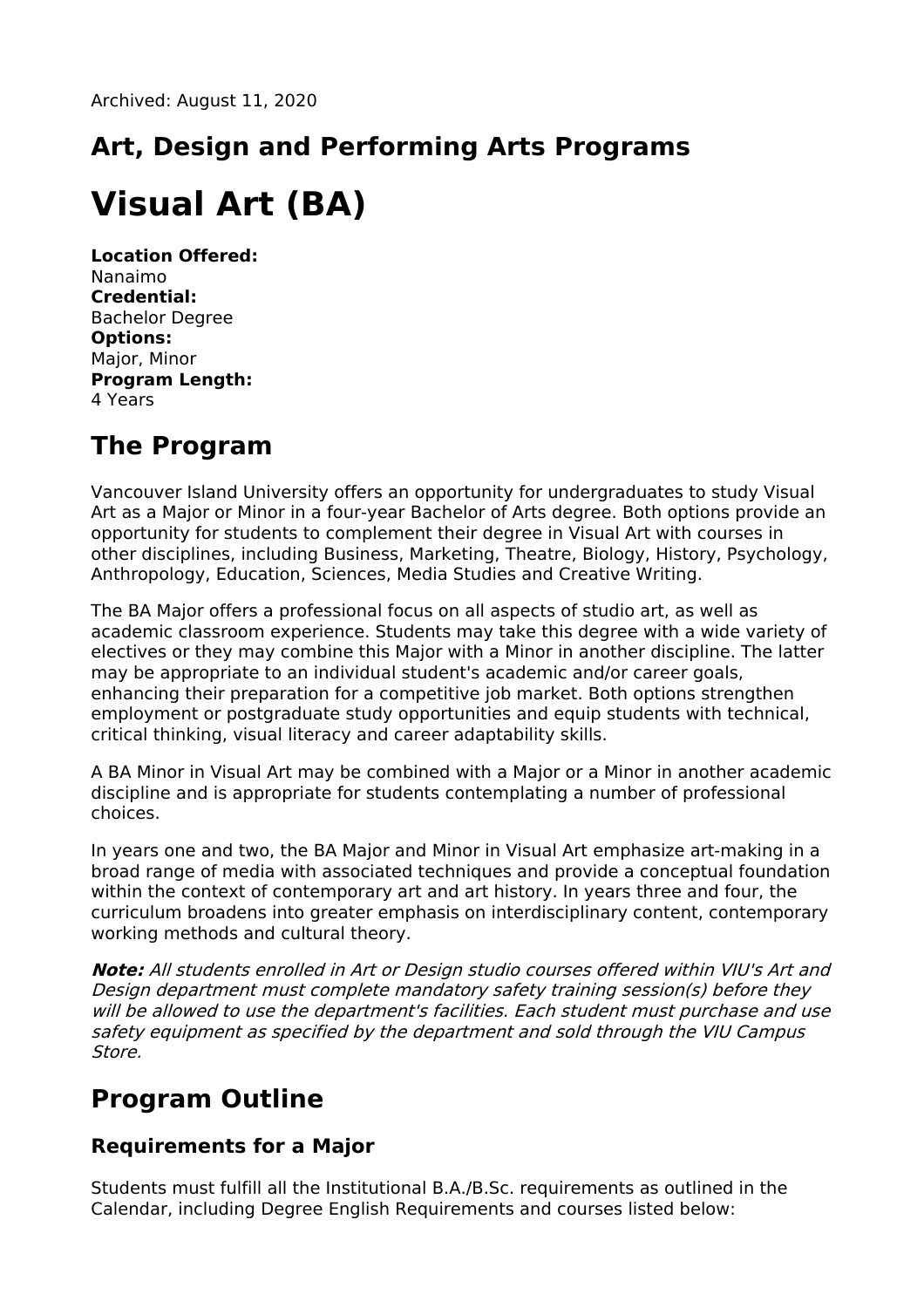| Year 1                                                  | <b>Credits</b> |
|---------------------------------------------------------|----------------|
| ARTS 101 - (Drawing I)                                  |                |
| ARTS 110 - (Contemporary Art: Concepts and Terminology) |                |
| ARTS 111 - (History of Western Art I)                   |                |
| ARTS 112 - (History of Western Art II)                  |                |
| ARTS 120 - (Two-Dimensional Design)                     |                |
| ARTS 121 - (Three-Dimensional Design)                   |                |
| Degree English Requirement                              | 6              |
| Six elective credits                                    | 6              |
| <b>Total Credits</b>                                    | 30             |

| Year 2                                                                                                                          | Credits |
|---------------------------------------------------------------------------------------------------------------------------------|---------|
| ARTS 212 - (Survey of European and American Art From 1900 to the Present) or,<br>ARTS 216 - (Art of West Coast First Nations I) | 3       |
| Select <i>twelve</i> credits of Studio ARTS electives.                                                                          | 12      |
| <i>Fifteen</i> elective credits                                                                                                 | 15      |
| <b>Total Credits</b>                                                                                                            | 30      |

| Year 3                                                 | Credits |
|--------------------------------------------------------|---------|
| ARTS 301 - (Advanced Drawing I)                        |         |
| ARTS 302 - (Advanced Drawing II)                       |         |
| ARTS 310 - (Cultural Studies in the Visual Arts)       |         |
| Select six credits of upper-level Studio ARTS courses. | 16      |
| <i>Fifteen</i> elective credits                        | 15      |
| <b>Total Credits</b>                                   | 30      |

| Year 4                                                 | Credits |
|--------------------------------------------------------|---------|
| ARTS 430 - (Art Careers/Curatorial Practices)          |         |
| ARTS 484 - (Advanced Studio: Multi-Disciplinary)       |         |
| ARTS 486 - (Graduating Project)                        |         |
| Select six credits of upper-level Studio ARTS courses. | 16      |
| <i>Fifteen</i> elective credits                        | 15      |
| <b>Total Credits</b>                                   | 30      |

#### **Requirements for a Minor**

Students must fulfill all the Institutional B.A. degree requirements, including Degree English Requirements and courses listed below:

| Years 1 and $2 *$                      | <b>Credits</b> |
|----------------------------------------|----------------|
| ARTS 101 - (Drawing I)                 |                |
| ARTS 112 - (History of Western Art II) |                |
| ARTS 120 - (Two-Dimensional Design)    |                |
| ARTS 254 - (Painting I)                |                |
| ARTS 301 - (Advanced Drawing I)        |                |
| ARTS 302 - (Advanced Drawing II)       |                |

**\*** ARTS 102, 111 and 121 are highly recommended.